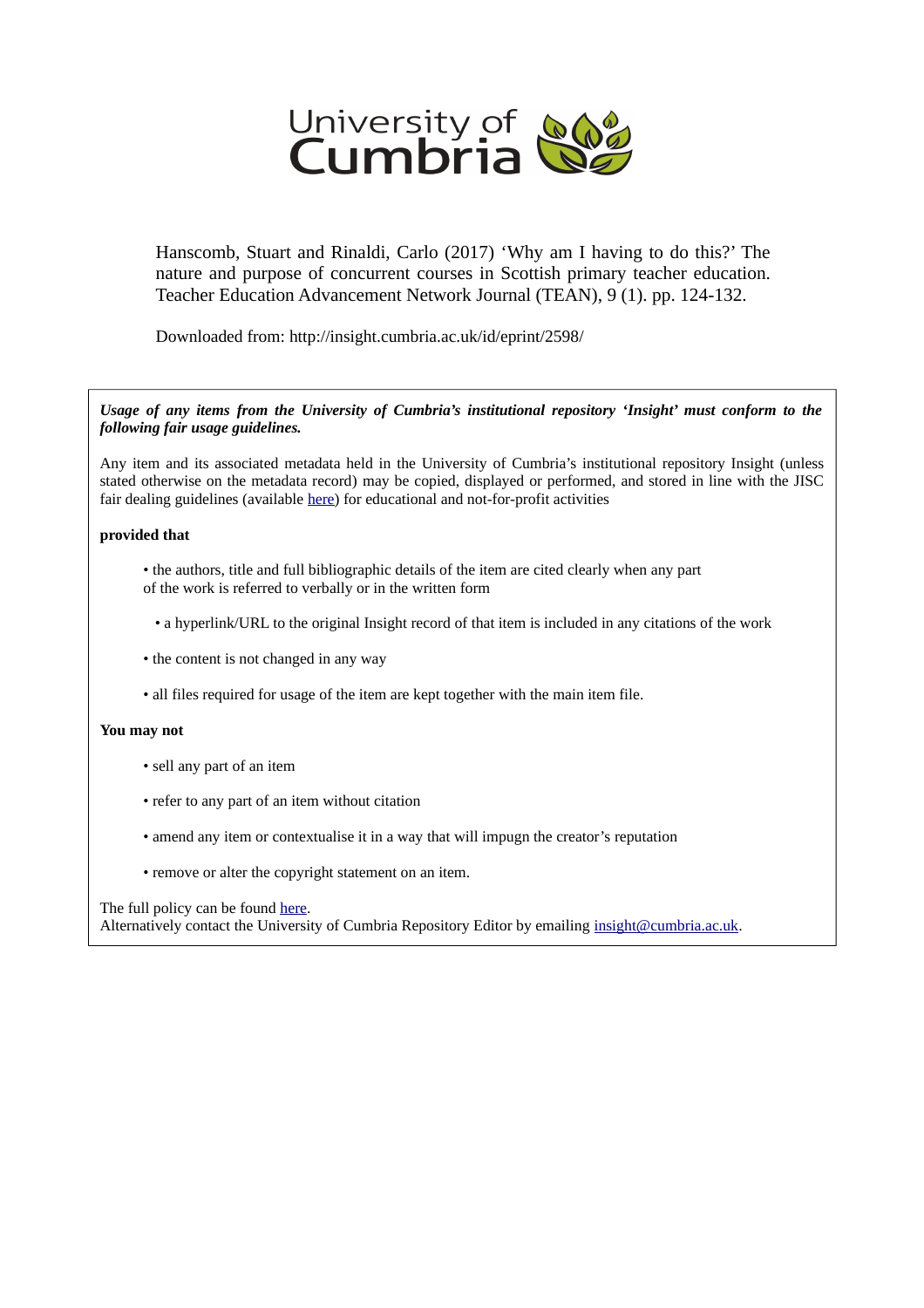**'Why am I having to do this?': The nature and purpose of concurrent courses in Scottish primary teacher education** 

Teacher Education Advancement Network Journal Copyright © 2017 University of Cumbria Vol 9(1) pages 124-132

Stuart Hanscomb and Carlo Rinaldi School of Interdisciplinary Studies, University of Glasgow

### **Abstract**

In his *Report of a Review of Teacher Education in Scotland* (2010), Donaldson presents the idea of the 'twenty-first century teacher'. Central to this is the requirement for an 'extended professionalism' in which emphasis is placed on the development of the student teacher's academic and intellectual qualities. This article aims to analyse the role of concurrent courses (i.e. university courses taken by education students outside of core education subjects) in the development of this extended professionalism. It does so by comparing it with the 'graduate attributes' agenda adopted by many universities, and by outlining two dimensions and three possible models of the relationship between concurrent courses and the purposes of teacher education. It is argued that one of these models best fits the word and spirit of the Donaldson Report, but that further research is required to establish how different models of concurrency have been, or might be, received by students and staff on Scottish primary education degrees.

### **Key words**

Concurrent teaching; curriculum; Donaldson Report; extended professionalism; graduate attributes.

### **Introduction**

A characteristic of the twenty-first century teacher, as envisioned by Donaldson's (2010) *Report of a Review of Teacher Education in Scotland* (the 'Donaldson Report'), is an 'extended professionalism' that emphasises certain academic or intellectual qualities. Towards achieving this, it is recommended that primary education students are more closely integrated with the 'wider academic community' by being required to take courses outside of education. Recommendation 11 of the Report reads:

In line with emerging developments across Scotland's universities, the traditional BEd degree should be phased out and replaced with degrees which combine in-depth academic study in areas beyond education with professional studies and development. These new degrees should involve staff and departments beyond those in schools of education (40, 88).

Beyond this basic template however, details concerning the nature and purpose of concurrent teaching remain relatively unspecified. In one of the few publications to discuss this aspect of the Report, Smith (2011) is critical of Donaldson's vagueness and raises questions that we intend to investigate in this article. He questions, for example, whether Donaldson thinks 'any other discipline is appropriate' or whether concurrent courses should be in some way related to education (2011: 24). If they should be related to education, he then asks whether students should be exposed to these subjects 'with no necessary attempt to connect [them] with primary school curriculum applications' (2011:28) or whether they should be structured such that their educational relevance is made explicit.

#### **Citation**

Hanscombe S., Rinaldi, C. (2017) '"Why am I having to do this?": The nature and purpose of concurrent courses in Scottish primary teacher education,' *TEAN Journal*, 9(1), pp 124-132.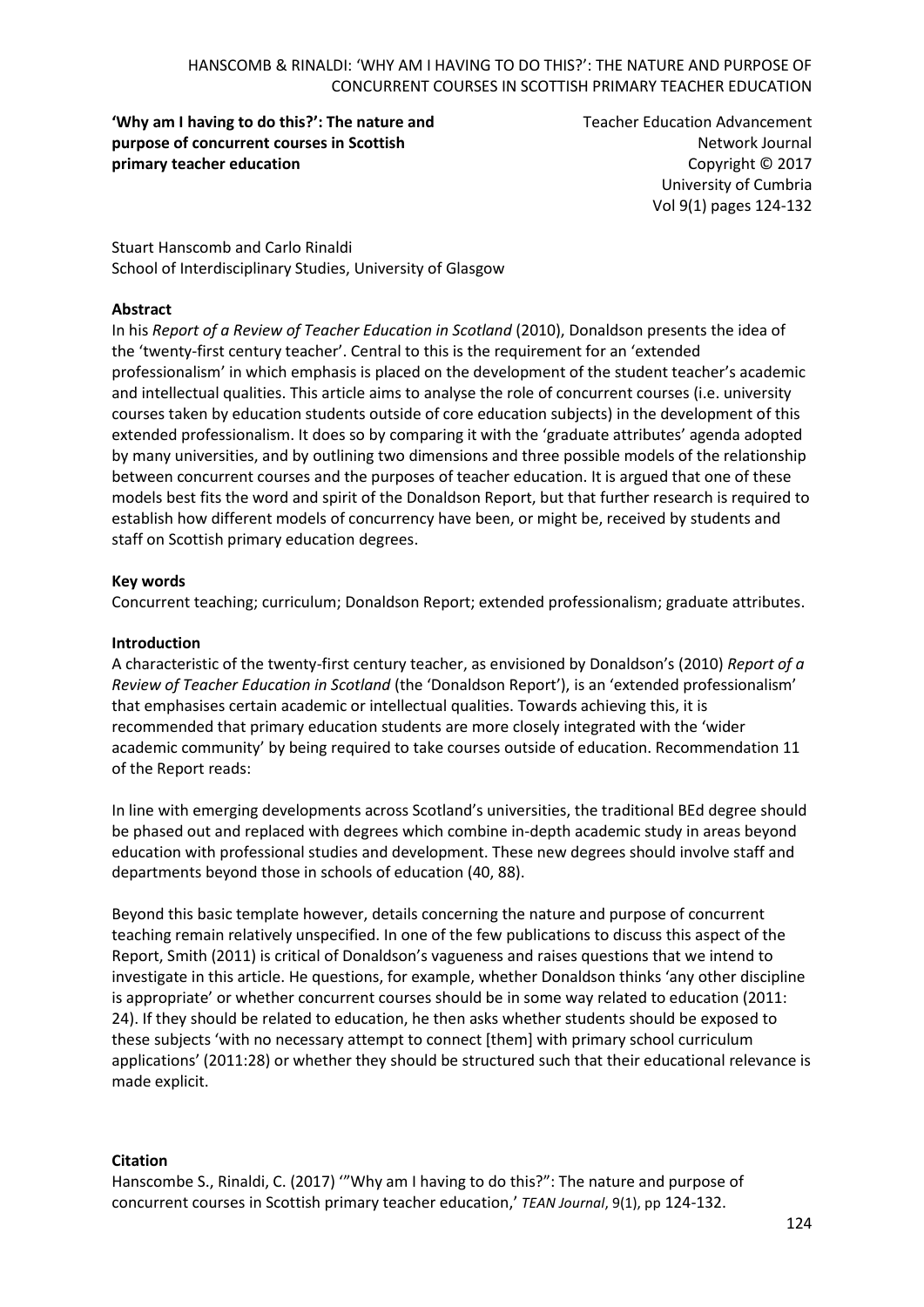From our point of view – as lecturing staff involved with core and concurrent teaching on a primary education degree in Scotland that embodies this aspect of the Donaldson Report – the need to find and refine answers to a range of questions concerning concurrency has been apparent for a number of years. In many respects these are expressed by the student who, quite reasonably, asks "Why am I having to do this?" With this in mind, this article considered ways in which concurrent teaching might be understood as forming part of primary teacher education, with particular emphasis on whether and how it is integrated with core learning. More precisely, we engage with Smith's questions concerning whether there are kinds of concurrent courses that should be recommended by schools of education, and whether changes should be made in the way such courses are taught in order to accommodate primary education students. To these we add a third line of enquiry: how should students be prepared or oriented by their education degree leaders in order to appropriately engage with concurrent courses?

## **DONALDSON'S TWENTY-FIRST CENTURY TEACHER**

Recommendation 2 of the Donaldson Report, concerning teacher attributes, reads:

Education policy should support the creation of a reinvigorated approach to 21st century teacher professionalism. Teacher education should, as an integral part of that endeavour, address the need to build the capacity of teachers, irrespective of career stage, to have high levels of pedagogical expertise, including deep knowledge of what they are teaching; to be self-evaluative; to be able to work in partnership with other professionals; and to engage directly with well-researched innovation. (2010: 84) The 'twenty-first century teacher' embodies an 'extended' (as opposed to a 'restricted') professionalism'. She is the kind of professional who is highly proficient in the classroom and who is also reflective and enquiring not only about teaching and learning, but also about those wider issues which set the context for what should be taught and why. (15)

Donaldson's emphasis on professional identity applied to teaching indicates that the teacher should be seen as a member of a profession that is 'recognised as both complex and demanding' (2010: 14). The term 'profession' denotes 'advanced learning', and is often seen as synonymous with 'vocation'. As well as possession of a sound theoretical grounding in pedagogy, this implies a commitment to the practice's inherent values, and an enthusiasm for engaging with continual learning and development. From The International Alliance of Leading Educational Institutes Donaldson cites the following passage, urging a ''redefined professionalism' of teaching':

... improvement in teacher quality requires a reconceptualisation of how we prepare a new generation of teachers… It is manifested in qualities that require teachers to value and sustain the intellect, to work collaboratively with other stakeholders in education, to be responsible and accountable and to be committed to lifelong learning and reflexivity. (14)

Further attributes of the teacher as *'*extended' professional include 'critical and creative thinking skills' and other qualities associated with leadership. Leadership abilities are particularly important for Donaldson, and as well as ideas more traditionally associated with the concept such as expertise, inspiring others, nurturing talent and facilitating teamwork (e.g. Bass and Riggio, 2006; Haslam et al. 2010), the importance of personal responsibility, accountability, initiative and development are also emphasised (Donaldson, 2010:16, 18; Forde et al. 2011). This is linked to increased flexibility in terms of a teacher's range of activities, including engagement with research (see also Oancea and Orchard 2012:582; Furlong, 2013); being educators of colleagues as well as students, and making stronger connections with 'universities and other agencies' (p. 5).

Underpinning Donaldson's extended professionalism is a set of qualities that reflects current thinking concerning ideal characteristics of all university graduates, including those from non-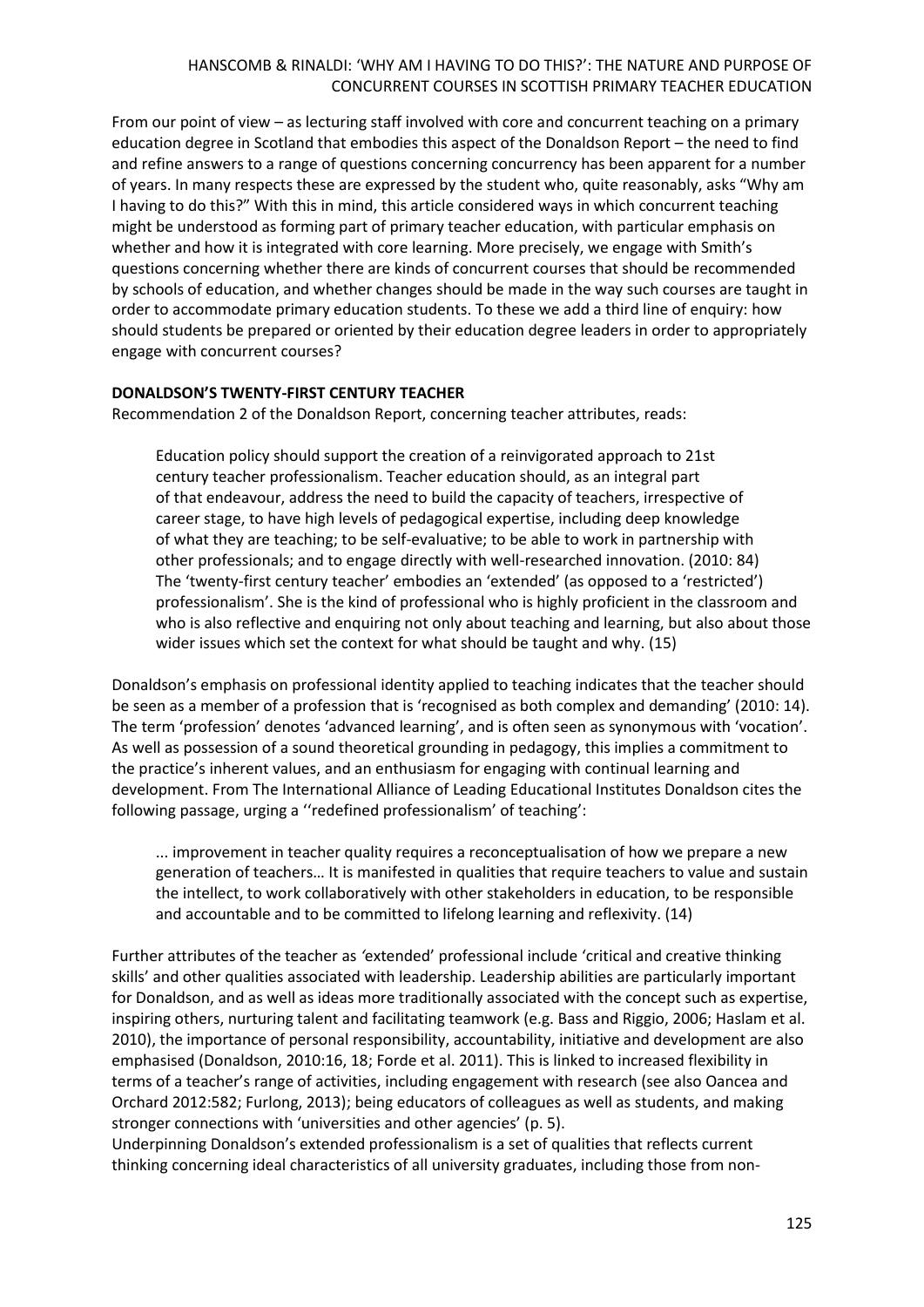vocational degrees. At a theoretical, level Barnett's notion of 'critical being' (1997) and recent interest in 'intellectual virtues' in educational contexts (Baeh,r 2013) are particularly pertinent. At an applied level, so too are some of the recommendations of the Dearing Report (NCIHE 1997); the concept of 'graduate identity' (Hinchliffe and Jolly 2011:580), and the 'graduate attributes' approach (e.g. University of Sydney, 2016; University of Glasgow, 2016a). As an example of graduate attributes, the ten core 'academic abilities, personal qualities and transferable skills' listed by the University of Glasgow include 'independent and critical thinkers', 'investigative', 'adaptable', 'ethically and socially aware', and 'reflective learners' (University of Glasgow, 2016a). Being 'subject specialists' is also on the list and is unpacked in terms of the graduate's 'breadth and depth of knowledge' and 'understanding and respect [for] the values, principles, methods and limitations of their discipline(s)'. The graduate who knows enough to succeed in assessments is not guaranteed to embody these attributes, something that appears strongly analogous to Donaldson's distinction between being 'highly proficient in the classroom' and having 'deep understanding' and 'enthusiasm'.

It is, it seems, the knowledge, skills and values that for many should be a defining outcome of all degree courses that Donaldson, like Sutherland (1997, para. 62) before him, wants to see instilled in our future teachers. If our thesis about the closeness of this relationship is right, then it has considerable consequences in terms of the relevance and value of concurrent teaching in education degrees. On the one hand it lends support to the model of concurrent teaching we will be arguing for, and on the other it provides some plausibility for Donaldson's conviction that engagement with the wider university is an important route to extended professionalism.

## **A curriculum for twenty-first century teachers**

It is against this background that many primary education courses in Scotland have been redesigning their curricula. The section of the Donaldson Report that generates the relevant recommendation (11, see above) - entitled 'Undergraduate provision in initial teacher education' – argues against 'over-emphasis on technical and craft skills at the expense of broader and more academically challenging areas of study' (2010:39), and recommends students engage with 'in-depth academic study in a discipline other than education' (40). Four reasons for this are explicitly stated in this section of the Report: 1) that it helps provide primary teachers with the foundation for topic and subject specialisms; 2) it will better enable primary teachers to teach in high schools; 3) it will provide greater opportunity for teaching graduates to move into other careers allied to teaching and 4) a teaching degree will function in the broader job market in a fashion similar to non-vocational degrees. (Donaldson mentions students who do not 'find' teaching jobs, but perhaps of greater importance are those who realise too late that they do not want teaching jobs.) A fifth reason for this recommendation can be derived from the philosophical core of the Report: concurrent learning's part in building 'the capacities, knowledge and attitudes which are required for the extended professional' (84).

On the surface then, Donaldson's rationale for a concurrent curriculum is clear enough, and seemingly defensible in so far as it coheres with his prototype of the twenty-first century teacher. However, deeper consideration of its purposes, and our experiences of teaching students on a concurrent curriculum programme, uncover a messier situation. One reason for this is that the five stated purposes of concurrent teaching are not entirely compatible. For example, some disciplines (e.g. physical geography) may lend themselves better to 'providing the basis for specialist interests' than others (e.g. psychology); and some (e.g. social psychology) may better fulfil aspects of the leadership element of extended professionalism, while others (e.g. physical geography) may not. Moreover, if broadening knowledge, general academic development and an appreciation of the value of deep learning for its own sake are emphasised then, while any subject that suits a student's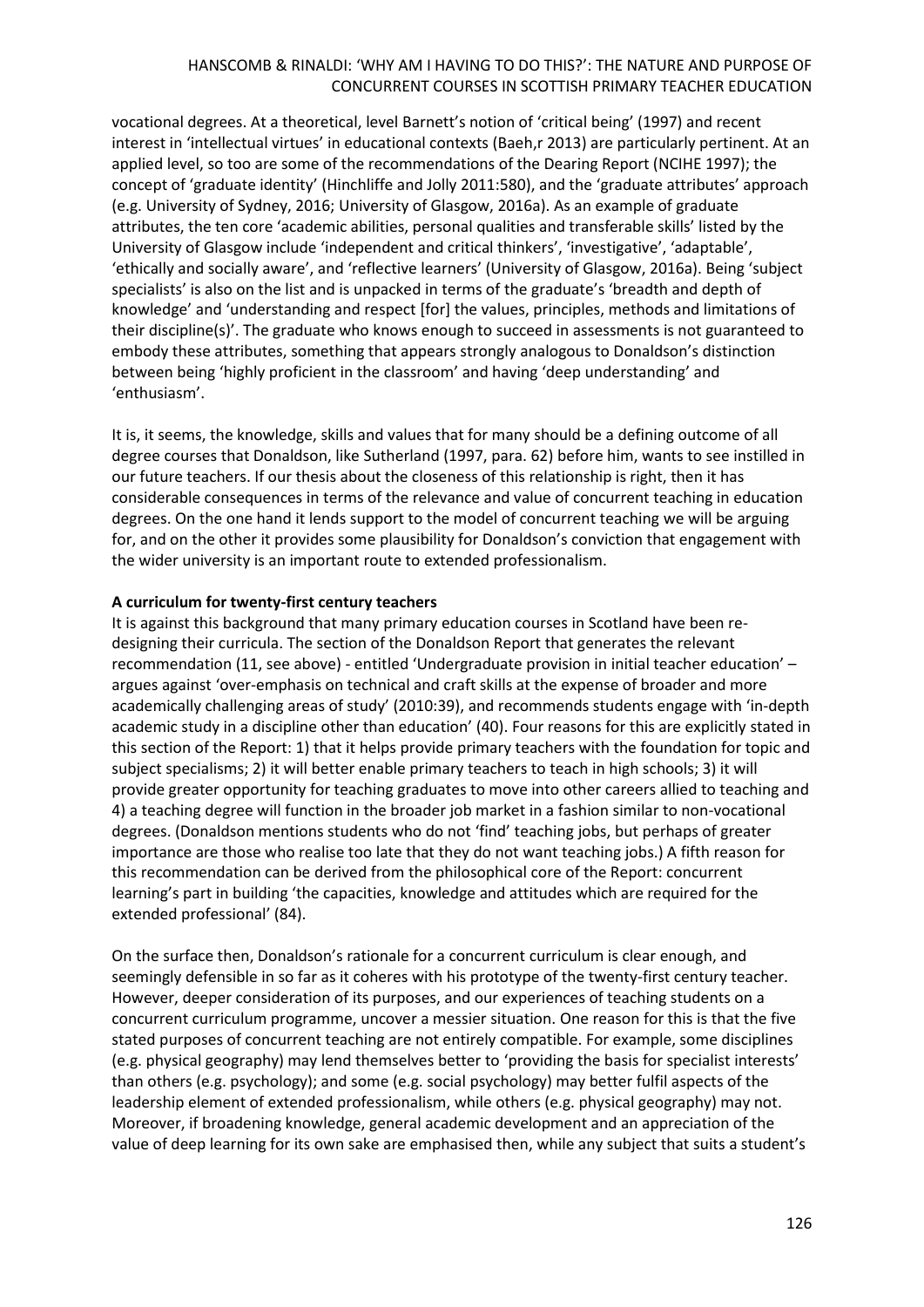interests and abilities will suffice, to emphasise this rationale will jar with the stated vocational purposes for concurrent teaching (reasons 3 and 4).

Before discussing this issue further and offering some solutions we will first say something about why we feel it is important to devote energy to this issue of concurrent teaching, beyond a desire for conceptual tidiness. Having worked in contexts that emphasise concurrency for over a decade (on education and other degrees) we know that many students are suspicious of learning they perceive as being at odds with their purpose for being at university (see also Nathan 2005: 43). This is understandable, and needs to be mitigated by a clear and coherent rationale for curricula requirements that pre-empts any sense of incongruity or purposelessness. Two requirements emerge from this state of affairs:

1) We need to be able to provide students with robust answers to questions like 'Why do I have to take these courses?'

2) Institutions need to provide curriculum design and course options that are compatible with those answers.

In other words, there needs to be clarity about what Donaldson wants from concurrent teaching; this notion then needs to be adequately translated to practice, and it needs to be adequately communicated to all relevant parties: teacher education staff, staff involved in concurrent teaching, student advisers, and the students.

What we offer in the next section is intended to be a helpful way of understanding possible relationships between the concurrent content in a primary teacher's education and the core purpose of that education. We propose that setting out some broad dimensions, which then inform some possible models, is a necessary first step if teaching degrees are to articulate a rationale for the inclusion of concurrency in their primary education curricula. We should also make clear that what we propose here is based on the assumption that a typical primary education student has arrived at university with a reasonably firm idea that primary education is the career they want to pursue, and that their desire is for quite a narrowly focussed programme. We acknowledge, however, that if new models of primary teacher education were to change degree entrants' desires, along with their expectations, then some of the challenges we discuss would be less relevant, and a slightly different take on approaches to concurrent teaching would emerge.

## **Modelling the relationship between core and concurrent courses**

The Donaldson Report involves a rejection of a crudely instrumental approach to teacher education. To an extent this will be facilitated by core education courses that are theoretical, critical, and focused on subjects and topics that do not have a direct influence on lesson plans, or are not simply training in how to manage a class: for example courses on education theory, philosophy, and policy. If this much is relatively uncontroversial and already standard among primary education degrees, what is it that courses from the wider university are meant to be offering to augment the core curriculum?

We suggest two dimensions along which this can be understood. The first concerns the content and learning outcomes of concurrent courses, ranging from subject matter that can be taught in the classroom through to 'wider issues which set the context for what should be taught and why' (Donaldson, 2010:15). In between these we can locate exposure to related professional practices such as social work, and the development of attributes such as critical reflection and leadership skills.

The second dimension concerns the ways in which the student is encouraged to engage with concurrent teaching. This can fall between the lecturers on concurrent courses making the relevance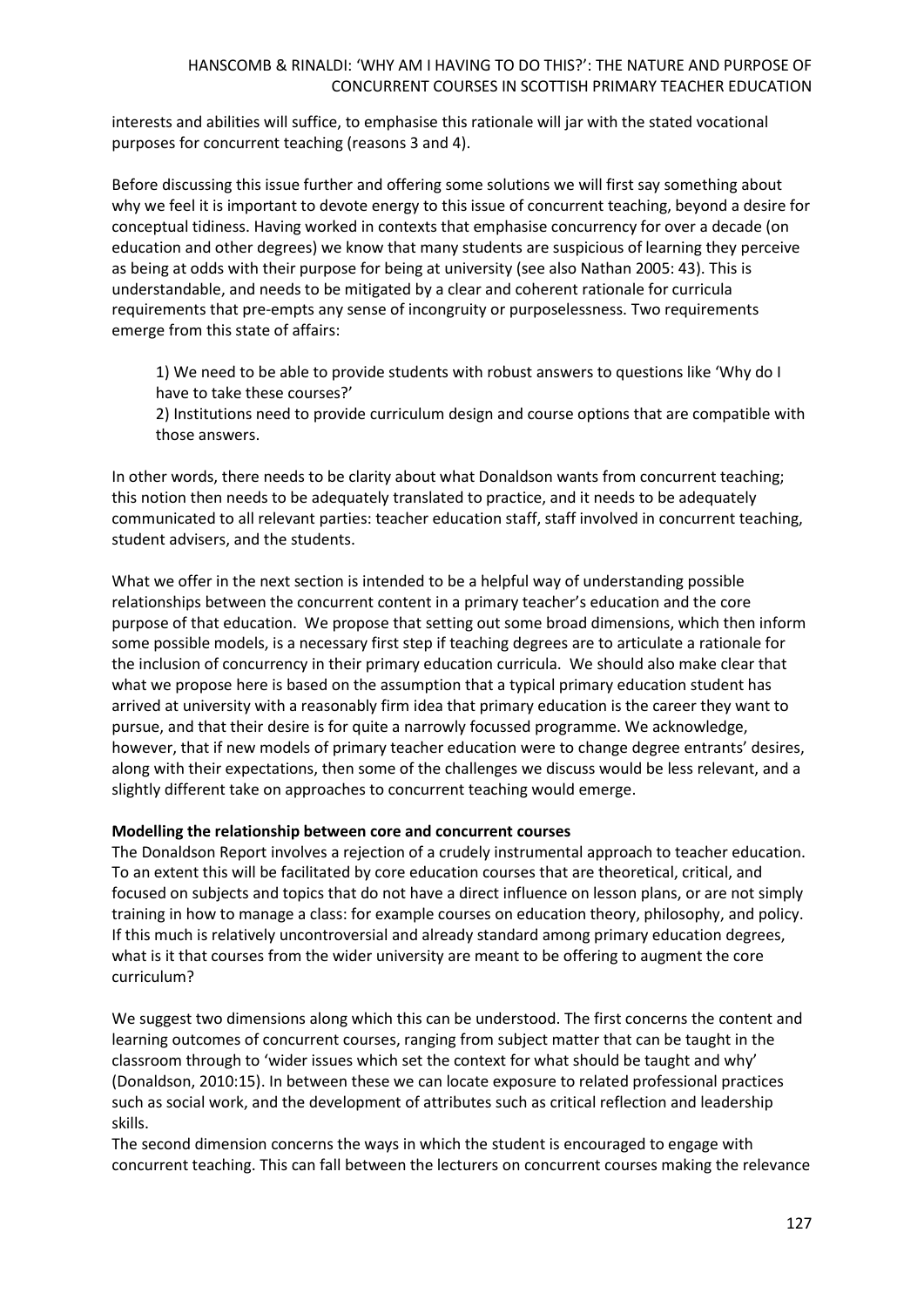of aspects of their curriculums to primary education highly explicit (clear signposting and maybe even education-oriented assessment options) at one end of the spectrum, and no explicit guidance and no attempt to adapt assessments at the other end.

We are supposing, however, that both in terms of content and lecturer-led guidance, no matter where on the spectrum the culture of concurrent input falls, there will be careful and repeated information and encouragement from education degree leaders and student advisers about what is expected of students. So, for example, if students will receive only a minimum steer from concurrent course lecturers, they must be prepared for this, and therefore prepared to take the initiative and be continually seeking out the relevance of what they are learning to their 'extended' professional identity.

In order to make clearer, and to develop, the significance of these dimensions, we will now outline three ways in which differing approaches within them might be integrated. We refer to these as Models 1, 2 and 3, and in each of these is contained an attitude or broad ethos. This can be framed in terms of a continuum between narrow instrumental learning and a more open approach in which the student, while broadly seeking to integrate the subject matter and disciplines she is exposed to, does not do so with a rigid agenda that might deter her from making unexpected connections or fully embracing the value of learning for its own sake (Blake et al 1998; Williams 2008; Nussbaum 2010; Rogers, 2011). In each case we will indicate the fit between the model and Donaldson's vision of the relationship between education and the wider university.

## *Model 1*

Model 1 refers to the teaching of non-education subjects in a way that the education student can see how to apply the subject-specific knowledge they are learning in the primary school classroom. With respect to the second dimension described above, there is an explicit steer from the course in terms of topics and assessments, or from the concurrent course lecturer, who points out the educational relevance of material covered. This steer could come in several forms. It could, for example, be strongly lecturer-led and include details on how the subject might be taught, and the ways in which different age groups might understand and engage with it. However, since the course comes from a discipline other than education, it is unlikely lecturing staff will be confident in this knowledge. Under these circumstances links to education can be gestured to by the lecturers, and dialogues in which the education students proactively consider the educational potential of what they are learning are consistently encouraged.

One way of formalising this process is via assessments. For example, in the authors' institution each of the three assessments in the Level 2 history course *Scotland and the World* (an optional course for several degrees, including Primary Education) has an either/or form, with one choice being education-related. The first assignment, for instance, involves a choice between an 800-word primary source analysis and the 'production of a teaching aid, e.g. historical timeline, map or mock exam paper'. The oral assessment can be an academic presentation or 'a mock lesson designed by the student' (University of Glasgow, 2016b). If student input is to be formalised in this way, however, education staff could well need to be involved in the marking of assignments.

Donaldson recognises the value of this approach, saying, for example, that such learning can provide primary teachers with 'the basis for specialist interests during their career' (p. 40). He also indicates, however, that it is not enough in itself. Early on in the report he says,

The values and intellectual challenges which underpin academic study should extend [teaching students'] own scholarship and take them beyond any inclination, however understandable, to want narrow training of immediate and direct relevance to life in the classroom. (p. 6)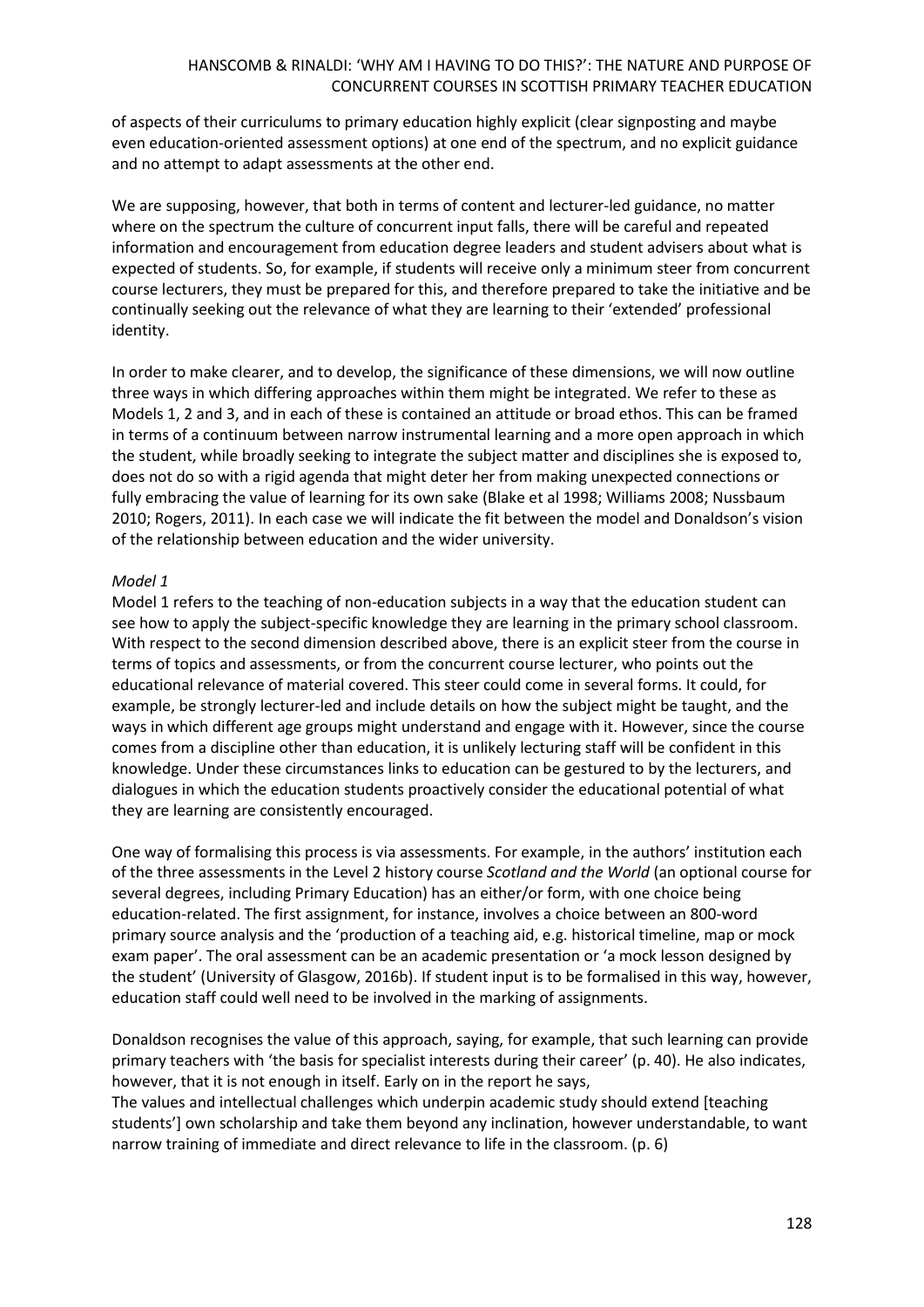For Donaldson the subject-specialist depth that typifies higher education will be hindered by a student mind-set that tends to be looking for 'direct relevance', or assessments that permit or encourage students to engage with non-education courses through an applied educational lens. In terms of the history course mentioned above, the either/or nature of the assessments does not necessitate this attitude, but if Donaldson is right about teaching students' 'inclination ... to want narrow training of immediate and direct relevance to life in the classroom' it is reasonable to assume it will be a common response.

### *Model 2*

Rather than just the development of subject specialisms that can be taught in the classroom, Model 2 concerns the broadening of professional identity and reflective capacity via subjects that can be adjudged to have relevance to the *full context* of the professional development of teachers. Without precluding learning that can be adapted to and inspire lessons, this model extends the perspective of primary education students beyond lesson content. Two examples of this kind of input might be 1) the philosophy and history of education, and 2) other (non-education) subject areas (e.g. theory and practice of leadership, critical thinking, communication, social psychology, politics and citizenship), that will enhance professionally relevant knowledge and skills.

The first of these we are assuming to be part of the core teaching curriculum as envisaged by Donaldson (and, of course, envisaged prior to his report as well). The second type of example is clearly concurrent. These contextual issues could refer to political and social trends, psychological discoveries, and a range of other knowledge that informs, or might inform, education policy and practice. It is here that we can locate Model 2's connection with extended professionalism and the aims of higher education as previously discussed. The student engaged with their concurrent teaching with a Model 2 mind-set is motivated to learn deeply about a wide range of subjects because within them they hope to extend their sensitivity to answers to (and indeed the meaning of) the question, 'What should be taught and why?' And since reflexivity, open-mindedness, critical and creative thinking – all desirable attributes of graduate identity - underpin the Model 2 attitude, the acquisition of these would be valued by the student as well.

In a way that is similar to Model 1, lecturers on concurrent courses under Model 2 could in theory make explicit to students certain education-relevant aspects of what they teach, but unlike Model 1 the spirit of Model 2 moves against this. By being more 'extended', Model 2 implies individual responsibility and pro-activity on behalf of the student teacher; characteristics less compatible with this kind of lecturer guidance. An equally important difference, though, is the broadened sense of what 'relevant to teaching' means. Connections are made by the student not just to the matter of how topics can be taught, but to all the dimensions of the extended professional: reflection on policy, research possibilities, application to non-classroom based practice such as management and leadership, and so on. With Model 1 the lecturer makes explicit (and possibly assesses) the connection between course content and classroom applications, but with Model 2 the onus is on the student to integrate their concurrent learning in the various senses in which it might be construed as relevant to their degrees and continuing professional development.

Model 2 can also incorporate another important aspect of Donaldson's recommendations; the exposure of education students to courses on professional degrees connected to education, such as social work, youth work, health policy or community studies (p.40). The concurrent degree set-up envisaged by Donaldson does not seem able to accommodate the ideal of interprofessional education – where many courses are shared by students studying for distinct professional qualifications – but it would facilitate some of its advantages; for example, allowing for a better understanding of the value and processes of inter-agency working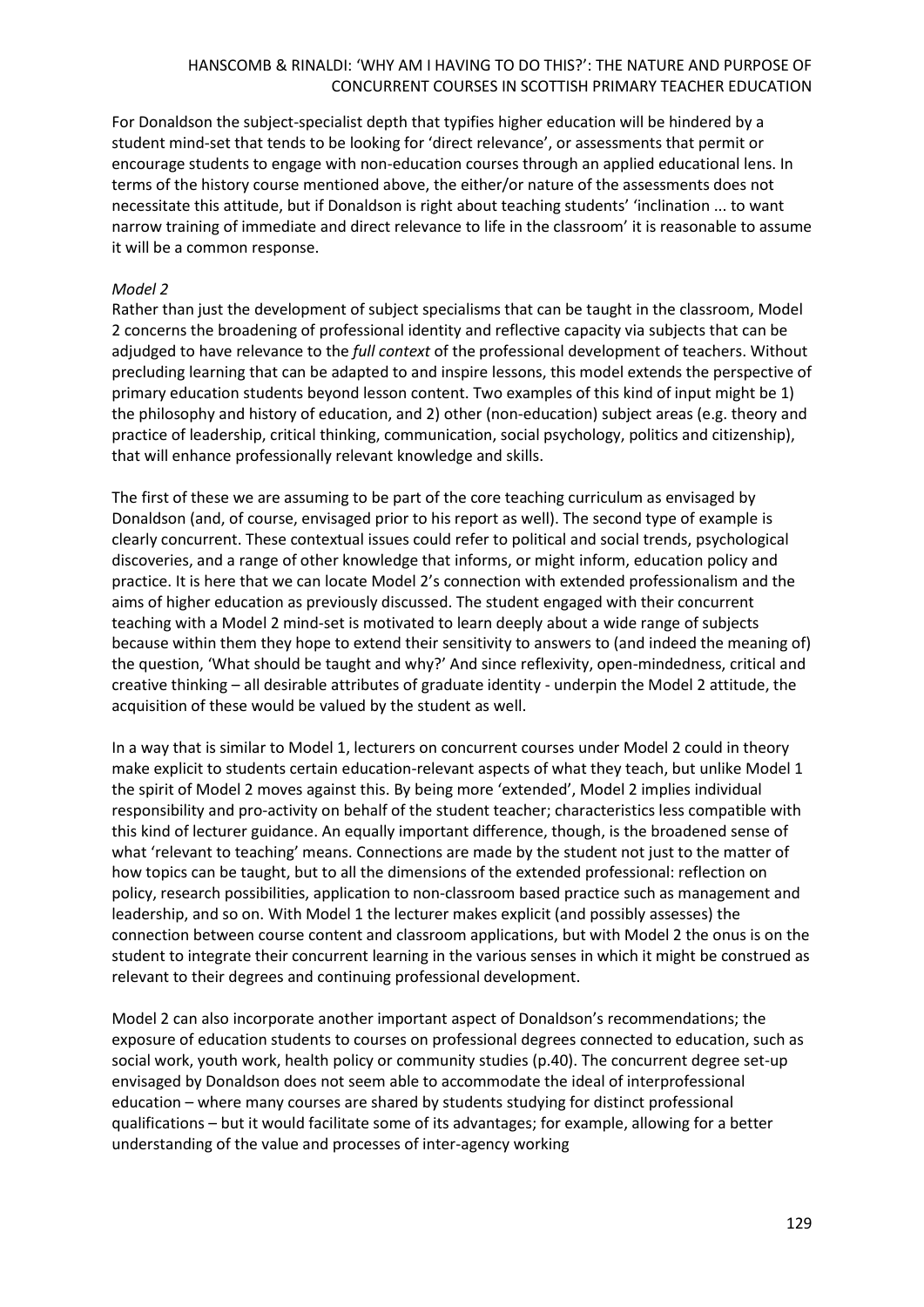# *Model 3*

Model 3 can be understood as 'learning for its own sake' in the sense typified by the student on a non-vocational degree whose main reason for being at university is not to get a better job, or perhaps even to attain a qualification, but to know more about a particular subject or subjects (Newman 1982: Discourse 5). Learning for its own sake presumably cannot be the sole rationale for learning on vocational degrees, but it can be applied to the concurrent aspect of such degrees. In order to achieve this, however, the student would need to have a dual-identity; they would be both an education student and a non-vocational student.

Little in the Donaldson Report suggests that this is what he has in mind, but there could nevertheless be reasons for promoting such an approach. One argument could be to explore other disciplines in case the student might want to take directions other than teaching (as a degree or as a profession). A second is the generalised self-development that comes from broadening the mind. And a third is to help instil the value of learning for its own sake and, among other things, be able to inspire this in the children they teach (Baehr, 2013: 259; Hare, 1995).

There are, however, a number of reasons why the Model 3 approach appears unsuitable for teacher education. One, practical, reason is that it will be particularly hard to engage education students with such an agenda. Our experiences suggest that Donaldson is right when he comments on an 'inclination, however understandable, to want narrow training of immediate and direct relevance to life in the classroom' (2010: 6), and for this reason it is enough of a challenge to instil a Model 2 approach, let alone one that asks the student to develop a second identity that explicitly ignores their purpose for being at university.

There is another reason; one that in a sense obviates Model 3 as an alternative at a theoretical and not just a practical level. A feature of Model 2 previously commented on is how the primary responsibility lies with the student to make links between their concurrent and core learning, and their developing sense of the teacher as a professional. In other words, lecturers on concurrent courses, according to Model 2, will not pander to the education students in their classes, and this disjunction leaves space for the student to engage with a purer sense of learning for its own sake. A student might even choose to engage in this way in order to open their mind to connections that even a Model 2 mind-set might close off. For example, as they progress through their degree programme, education students, like all students, will not be aware of the full significance of what they are being taught and what they are experiencing (e.g. see Hart, 1997). As their careers develop, therefore, they have the potential to find aspects of their concurrent learning relevant that were not previously seen to be so. To assume a dual identity in one's concurrent teaching and learn for the sake of learning has the paradoxical advantage of helping them attend to certain education-relevant topics and ideas that a Model 2 approach would have them switch off from, or quickly forget, because of their inability to see or grasp any direct or indirect relevance it might have to the teaching profession.

It is not an absurd or even impractical idea to recommend this approach to education students, but it is important to recognise that this is closer to Model 2 than to Model 3. Our mildly dissociative minds (Oksenberg Rorty, 1994) helpfully allow for the Model 3 approach to be assumed whilst at the same time knowing that it supports only Model 2.

Finally, it should be noted that Models 1 and 2 are compatible approaches, at least in so far as they involve no logical contradiction. A student can engage with a course via both perspectives, and arguably this is what should be encouraged. The potential problem is the risk of the 'immediate and direct relevance to life in the classroom' (p.6) lure of the Model 1 frame obscuring the less immediate Model 2 frame. However, teacher guidance and the general flavour of the degree and its emphasis on extended professionalism could well serve to mitigate this problem.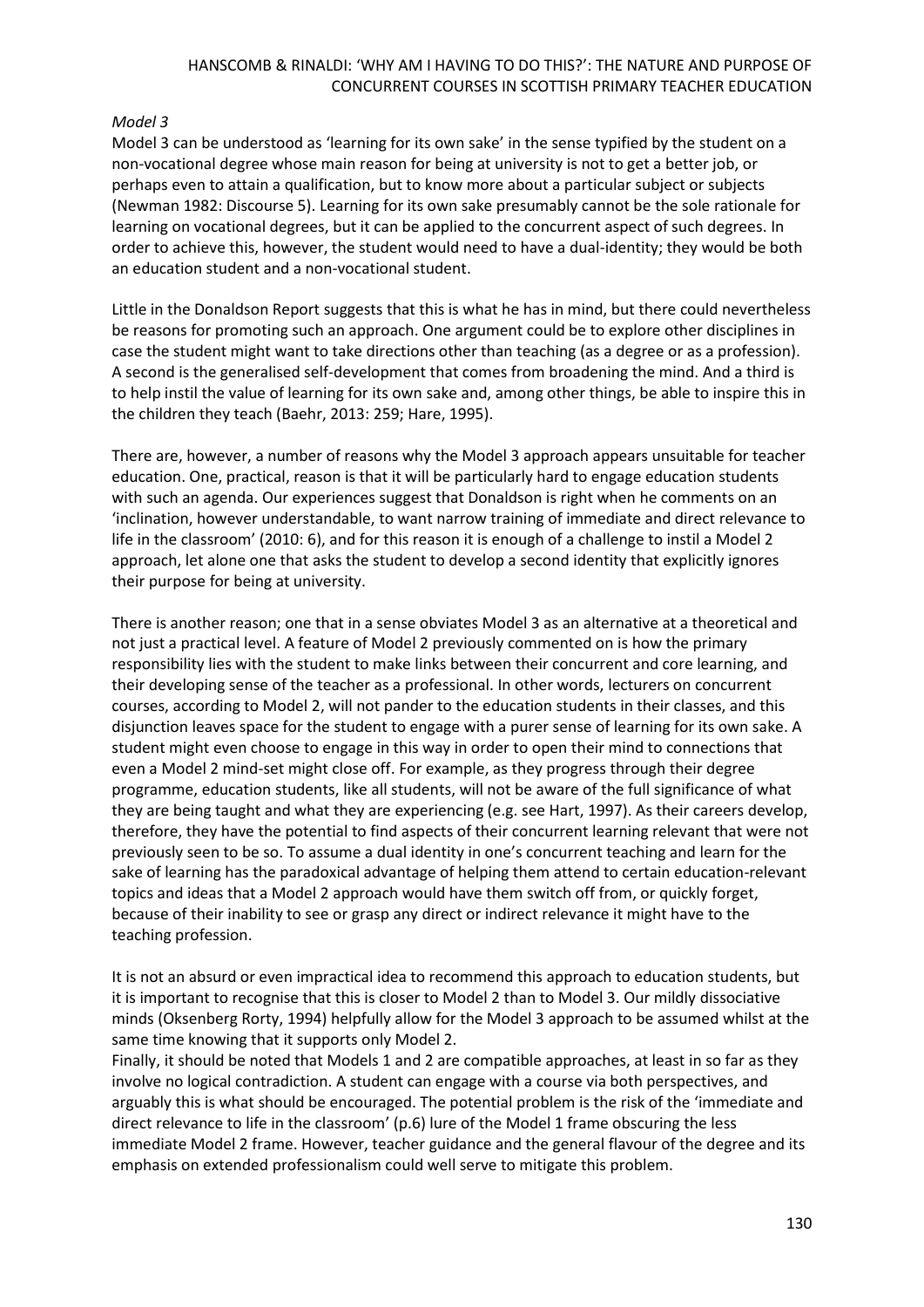## **Conclusion and further research**

Two dimensions and three models of how a primary education student might be expected to engage with concurrent teaching have been outlined, ranging from narrow and explicit relevance, through broad and implicit, to none at all. The broad and implicit Model 2 appears to be uppermost in the wording and spirit of the Donaldson Report. While the Report would support the benefits to teachers that come from academic learning in any discipline, there is a steer towards that which has indirect relevance to the identity of the 'twenty-first century teacher'. This is also the approach supported by the authors, particularly if two further considerations are acknowledged: that Model 2 is a) not incompatible with aspects of Model 1, and b) that it is not incompatible with attitudes associated with Model 3. It is a model that, delivered well, can foster a valuing of the intellect and of learning for its own sake, develop other relevant attributes such as critical and creative thinking, while at the same time retaining a clear connection with the teaching profession understood in terms of 'extended professionalism'. If the education student asks 'Why should I take this (concurrent) course?' Model 2 provides an answer that is compatible with a contemporary profile of the purpose of higher education and with the desired attributes of a Scottish primary education teacher.

In response to Donaldson schools of education in Scottish universities have been adapting their curricula, and in several cases deciding on the new structure of their primary education degrees with respect to concurrent teaching. A range of designs exist and clearly many involve quite extensive engagement with the wider university, particularly in the first and second year. However, knowing this tells us little if anything about the models of concurrency being encouraged, or indeed how explicit a particular school of education has been about the purpose of concurrent courses when deciding on the structure of their curriculum. For this reason, progress with research into the nature, purpose and effectiveness of concurrent teaching must involve close engagement with the degree organisers and lecturers themselves, and indeed with the students. From academic staff we need to find out how they have interpreted and implemented Donaldson's recommendations, and how they promote these ideas to their students. From the students we need to find out if and how this message is received, what they think of it, and how in practice this affects their engagement with their concurrent courses. For example, are most education students able to appreciate the meaning and significance of extended professionalism to the extent that they can make the most of their concurrent teaching? How does the barrier of the student's 'inclination ... to want narrow training' affect their engagement with these classes? A related issue concerns how Model 1 input or a Model 1 approach to a course might interfere with Model 2 engagement. Will, for example, topics and assessments of direct relevance to the classroom tend to overshadow those of indirect relevance?

Acknowledgement: Our thanks go to Oscar Odena, Tara Shirazi, Ian Smith, and two anonymous referees for their comments on draft versions of this article.

#### **References**

- Baehr, J. (2013) 'Education for Intellectual Virtues', *Journal of Philosophy of Education*, 47 (2), pp. 248-262.
- Barnett, R. (1997) *Higher Education: A Critical Business*. Buckingham: Open University Press.
- Bass, B. & Riggio, R. (2006) *Transformational Leadership* 2<sup>nd</sup> Ed. Hove & New York: Psychology Press.
- Blake, N., Smith, R., Standish, P. (1998) *The Universities We Need: Higher Education after Dearing*. London: Routledge.
- Donaldson, G. (2010) *Teaching: Scotland's Future. A Report of a Review of Teacher Education in Scotland*. Edinburgh: The Scottish Government.
- Forde, C., McMahon, M. and Dickson, B. (2011) Leadership Development in Scotland: after Donaldson, *Scottish Educational Review*, 43 (2), pp. 55-69.